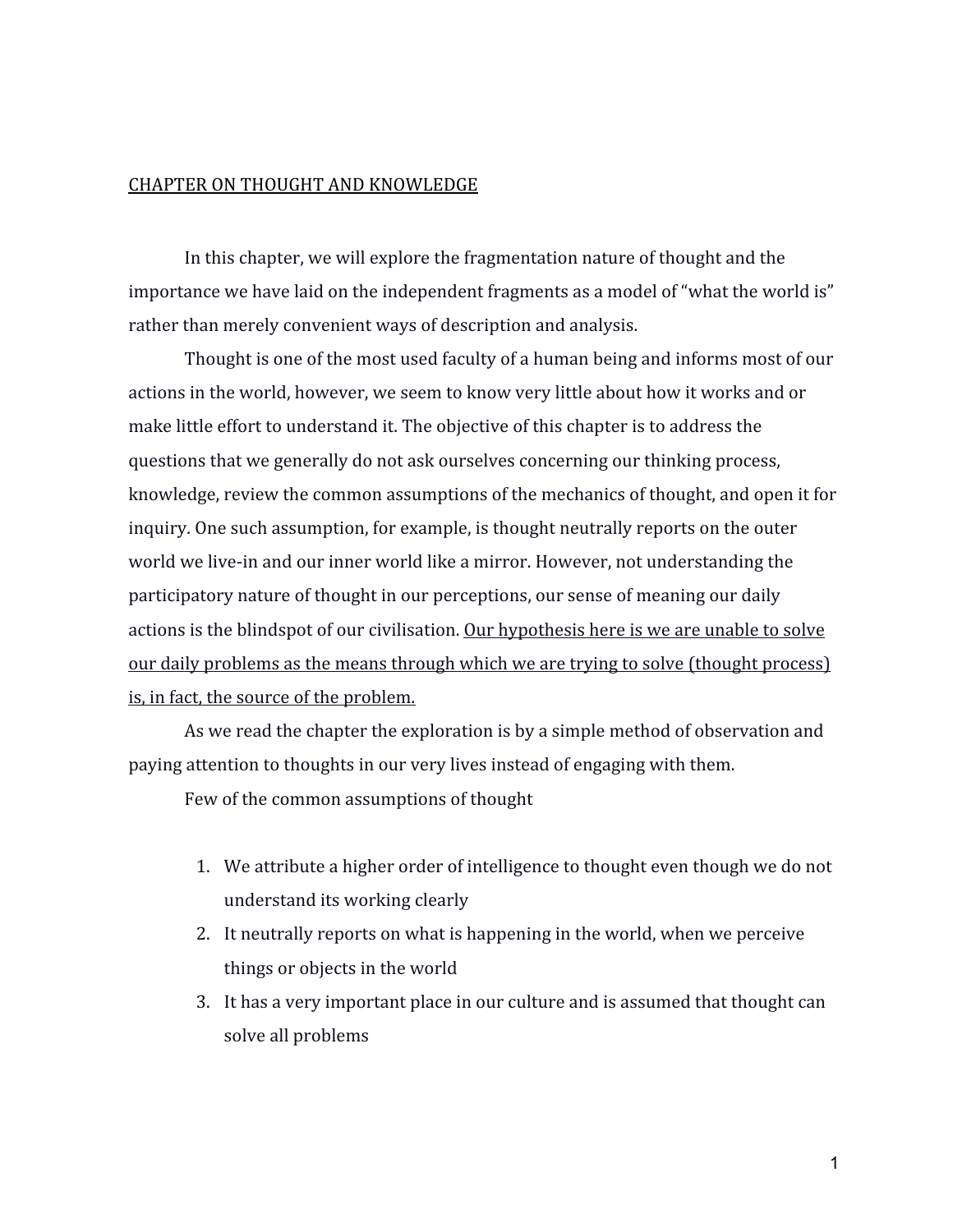- 4. We are thinking and our problems are out there independent of us and the thinking process is telling us about those problems as they are.
- 5. The education system does not talk about thought and its working. Although the general belief is that if we acquire enough knowledge we will make sound decisions because of our thought process.

The simplest definition of thought is that which comes up in our mind now and then during the day. Sometimes we are aware of it coming up, sometimes we may be so close to it that we may not notice it but act by it. If we move from the simplest definition and pay attention to the content of our thoughts most of it seems to be a function of our memory. Everything we have learned, experienced, knowledge we have accumulated seems to be the content of the thought. It helps us navigate the world we live in by presenting it to us in a manner we can inform our actions in the world. Thoughts are verbal and non-verbal. The verbal thoughts are the ones we think in terms of language. If we know many languages we could be thinking in any of those languages as well. The non-verbal thoughts can be in the form of images of actions, experience, even imagine things that don't exist. If we look deeper we can observe most of our thoughts are repetitive and similar to what we would have experienced previously. However, they could be presented to us in different arrangements like different combinations of a Kaleidoscope. This gives room for us to observe that thought is a mechanical process.

If we look at thought and its substance concerning our body it's a tenuous movement in our brain firing certain synapses which results in us taking actions. There is a subtle movement within our brain when thought comes up that is not physically visible but we engage with it nevertheless like our physical movements or reflexes. But we do not attach the same mechanical connotation we attribute to other body parts but we see thought as being of the more intuitive or intelligent kind that differentiates us from others in terms of success, intelligence, and so on.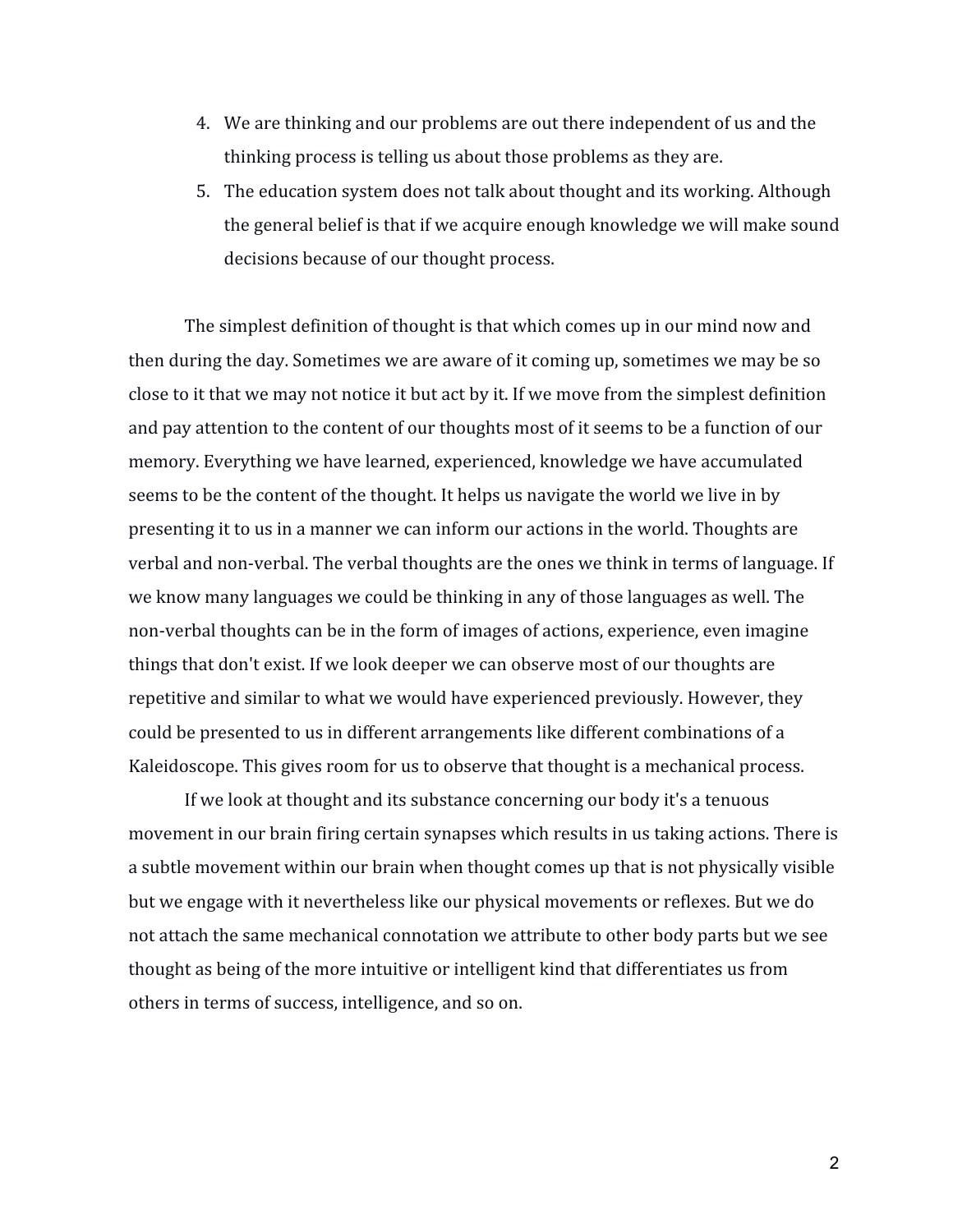Let's open this for examination: What is the process of thought?

Thought is, in essence, the active response of memory in every phase of life. We include in thought the knowledge we have acquired, emotional, sensuous, muscular, and physical responses of memory. All these are one process of the response of memory to each actual situation, whose response, in turn, leads to a further contribution to memory, thus conditioning the next thought. If a happy childhood memory or a thought crops up, we feel the same happiness so there is an association of feelings with thoughts and images. Further, if we are feeling sad, sad thoughts come up(we all have a taste for our feelings to differentiate between sad, happy, loneliness etcetera). I am sure most of us have experienced situations where you have a bad day with a bad feeling and delve on it, there are series of other thoughts that come up like" where my life is heading?" "I am so sad". There is an association of feeling for a thought, certain feelings also bring about thoughts. The intense feelings which I refer to here as emotions may result in biological change like anger, panic attacks where you could have a physical reaction to your thought and feelings. So essentially this is the whole system working within us as shown in the diagram. Thought, feeling, emotions, and body reactions are usually viewed as independent of each other.

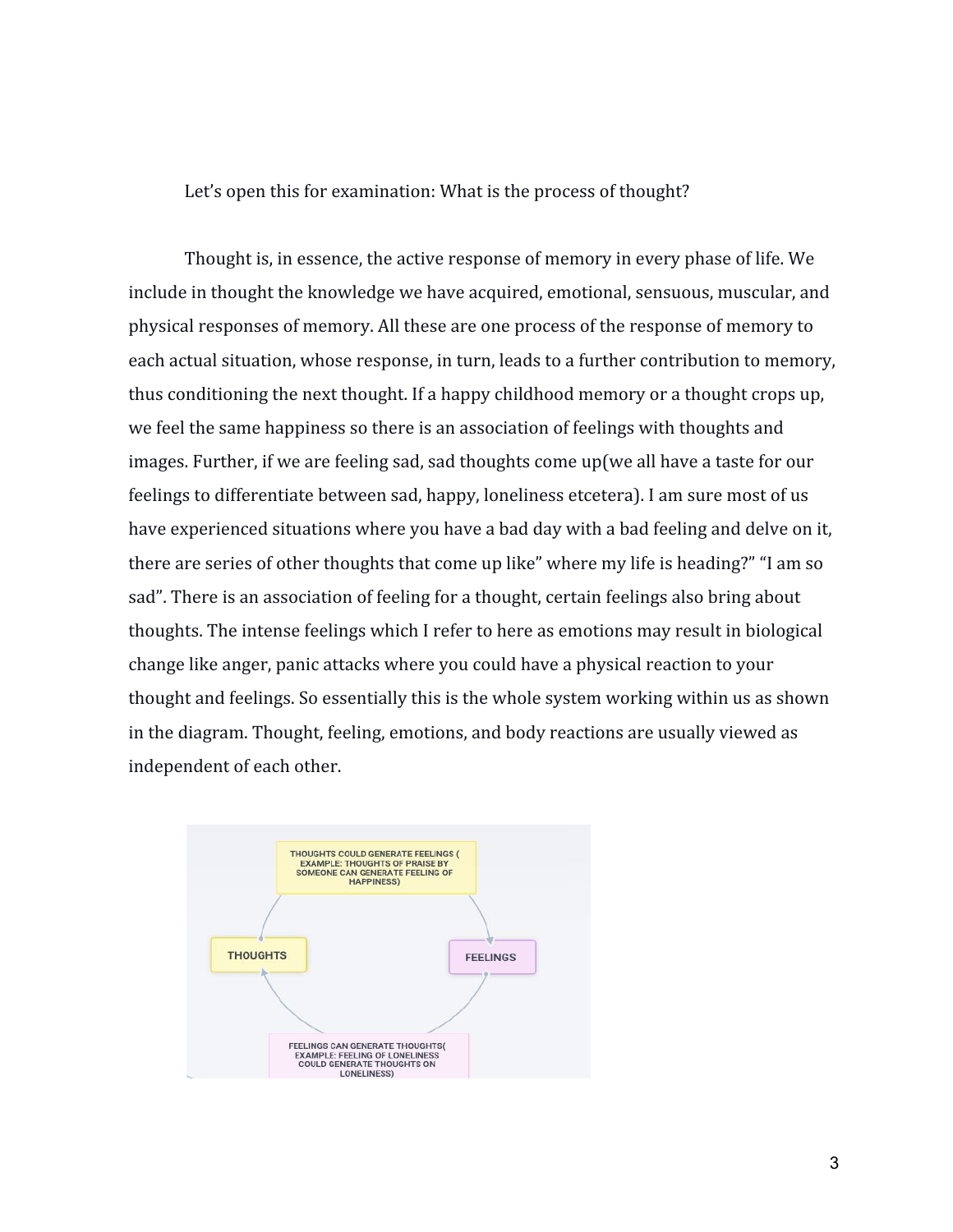*Figure 1a. Thought and Feelings*





One of the earliest and most primitive forms of thought is, for example, just the memory of pleasure or pain, in conjunction with a visual, auditory, or olfactory image that may be evoked by an object or a situation. It is common in our culture to regard memories involving image content as separate from those involving feeling. It is clear, however, that the whole meaning of such a memory is just the conjunction of the image with its feeling, which (along with the intellectual content and the physical reaction) constitutes the totality of the judgment as to whether what is remembered is good or bad, desirable or not.

It is clear that thought, considered in this way as the response of memory, is mechanical in its order of operation. Either it is a repetition of some previously existing structure drawn from memory, or else it is some combination arrangement and organization of these memories into further structures of ideas and concepts, categories.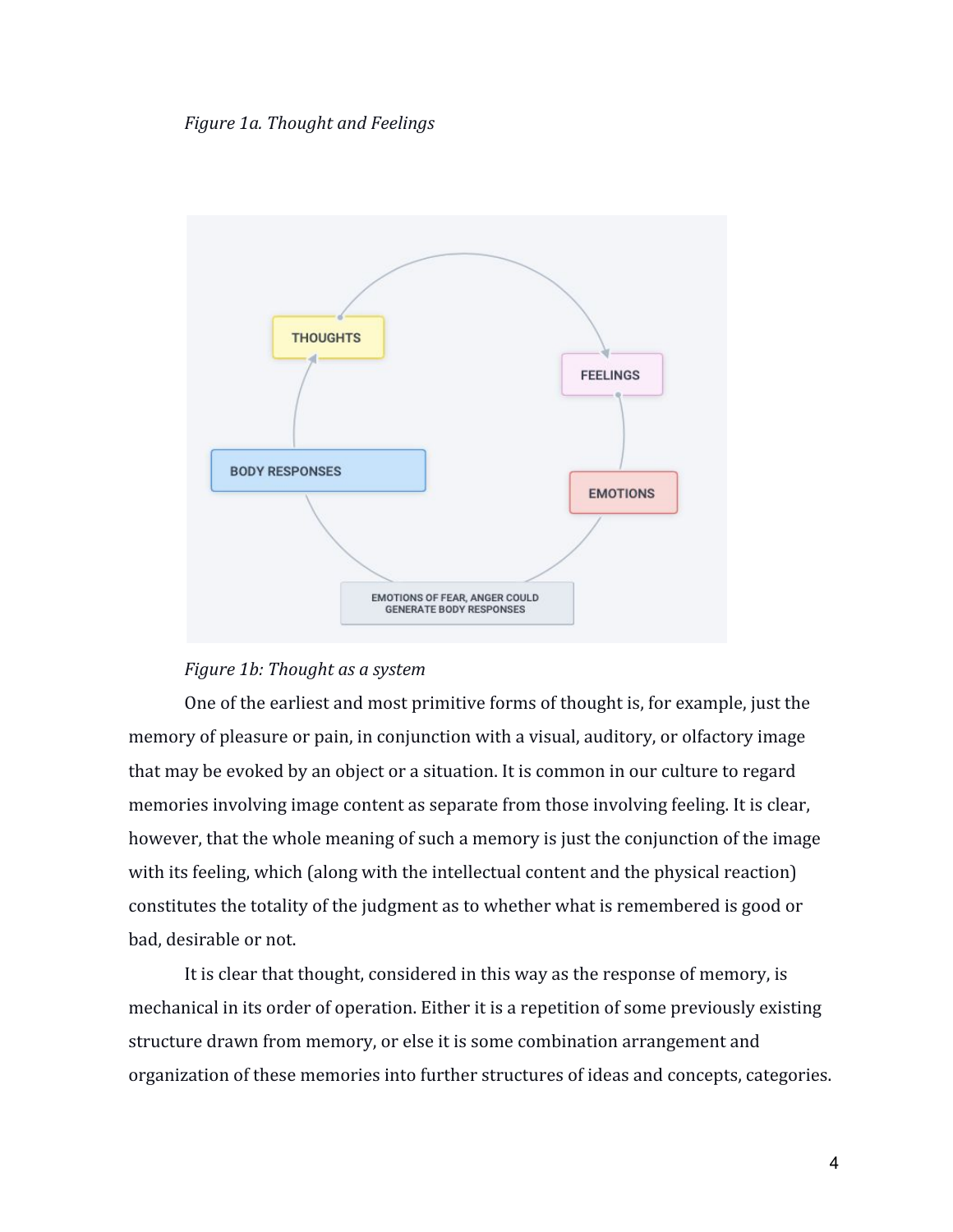While the combinations may seem new essentially they are just new arrangements of the same content.

If we now review the influence of thoughts in our daily life there are two aspects. One is our functional operations and the other in our psychological operations.



*Figure 2: Operation of thought*

Functional here means using thought to drive a car, learn a language, perform physical activities that involve invoking those brain cells which have been trained on a particular skill, and applying it. The complicated aspect of thought is the psychological function. We will be focussing on the psychological aspects as this is where thought has changed the way we live and perceive our lives. The extension of thought from the outward to our inward self explains many things we see around the world. Our inquiry will explore both the generic function of thought and more importantly highlight how in the psychological realm it has confused us.

The culmination of the psychological self "me" the "i" we have of ourselves, our beliefs, identities, our image about ourselves for example low self-confidence,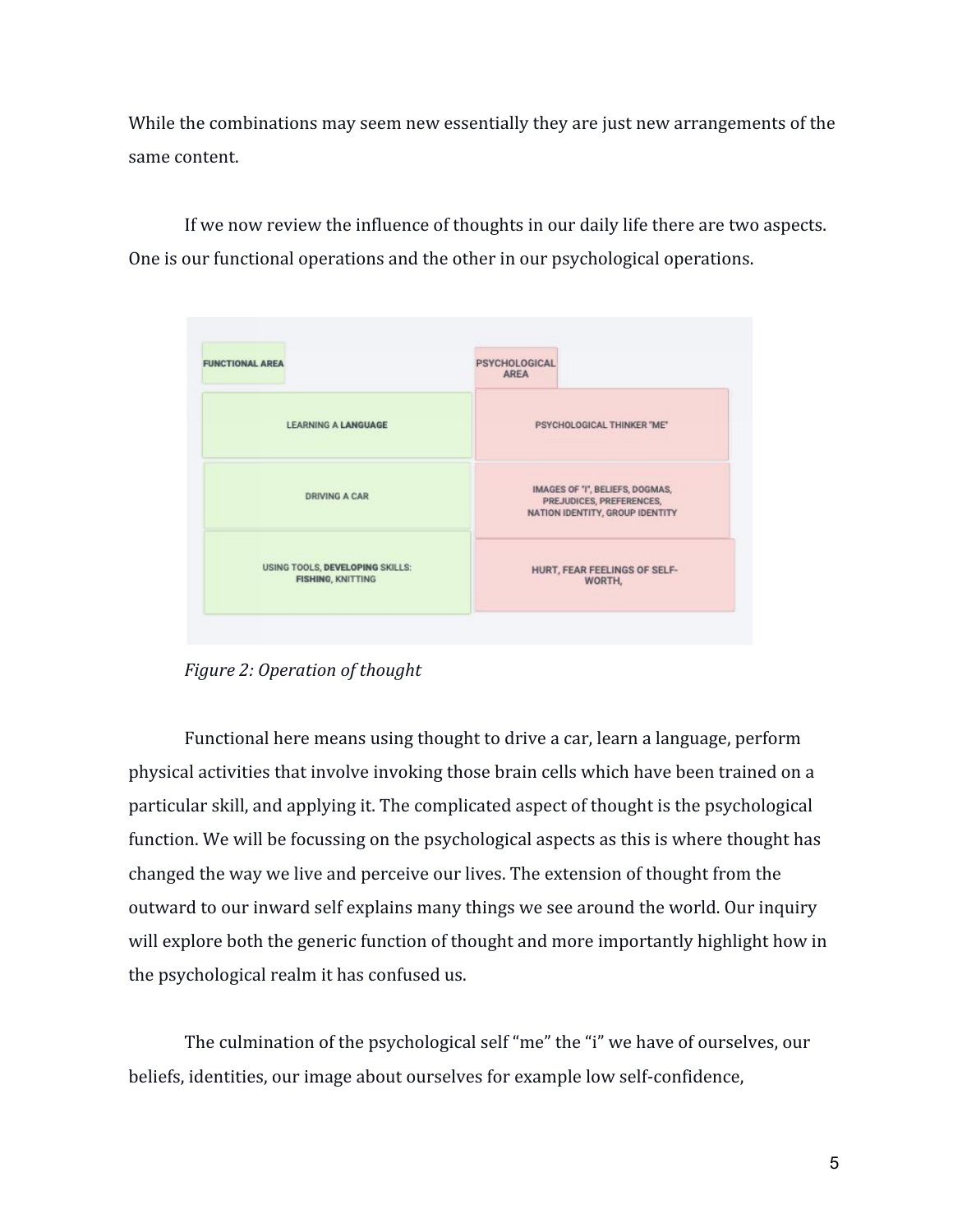unattractive, victim, and so on are a bundle of thoughts. I am a "Hindu" there is no tangible way of saying that but just as a thought in our mind. In no manner physically one can prove they are a Hindu. One can learn Hindu scriptures to prove they are Hindu so anyone can learn that too and be a Hindu. No matter the importance we associate with it, it is a concept and not a fact like the moon, the sun, or the tree. All of this is linked to the assumption of "thought is just telling you the way things are and not doing anything" but the "i" the one inside is deciding what to do with the information and in control. While in fact, the mental "i" is a thought which is running us and gives the false information that we are running it. We will be reviewing these aspects in this chapter.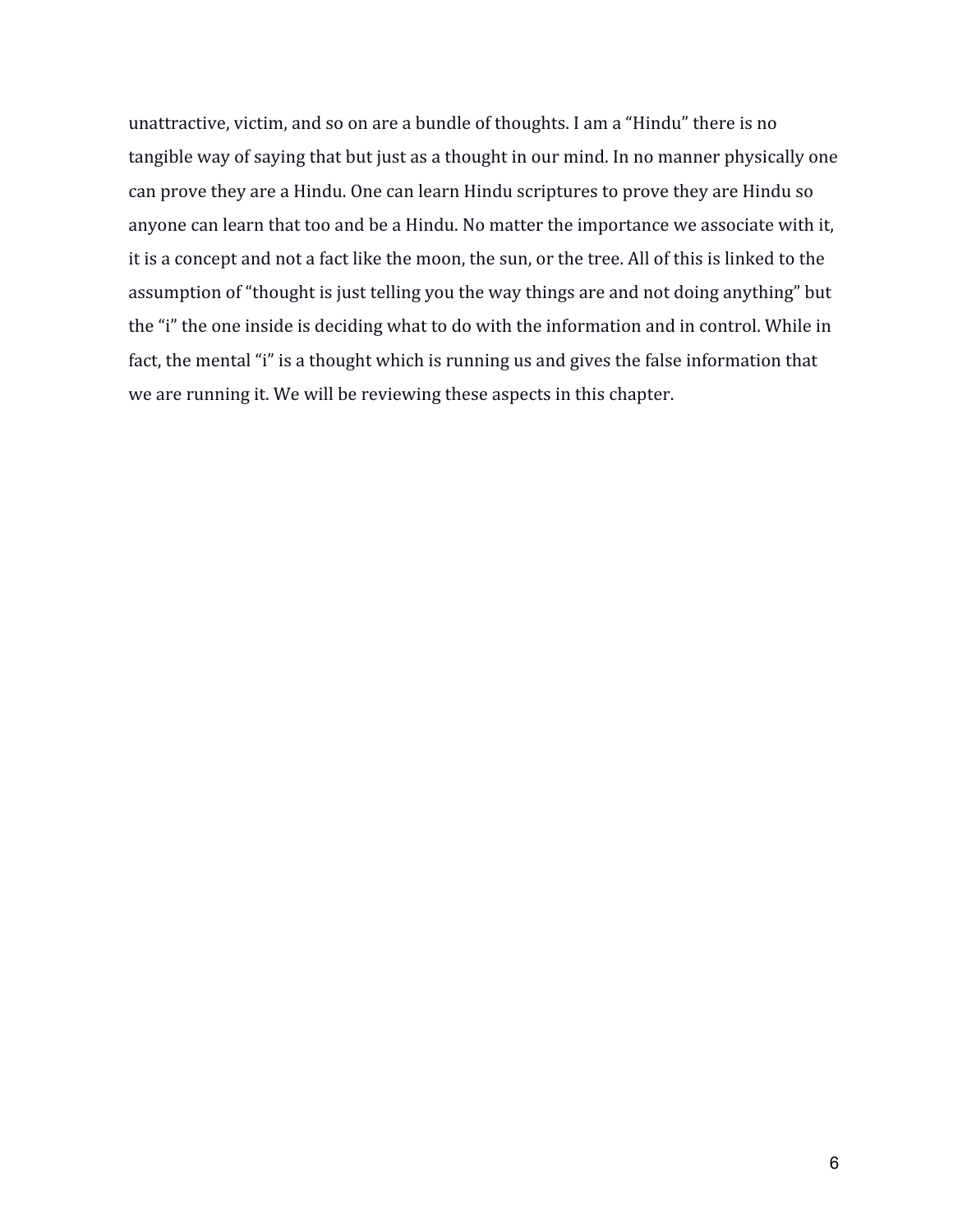## CHAPTER ON LANGUAGE

In this chapter, the main emphasis will be to inquire into the role of language to bring about the fragmentation in thought. For this inquiry, we will review some of the works by Sri Aurobindo on the structure of ancient and primitive languages to get to the embryonic forms of language as it would help to suspend many of our notions and fixed forms we attribute with the modern language today $^{\rm 1}$ .

Let us take the word "wolf" for example why do we use this word and not any other word? The Sanskrit word for wolf "vrka" means "tearing" which provides us important insight on the development of language. While in the modern language we have fixed parts of speech; noun, adjective, verb, adverb as different words, when we look at earlier tongues it strikes us that the single monosyllable did service equally for a noun, adjective, verb, and adverb and humans in the earlier usages made no difference to its use. We are prepared, therefore, to find that in the simplest & earliest forms of the Aryan tongue the use of a word was quite fluid, that a word like *cit*, for instance, might equally mean to know, knowing, knows, knower, knowledge or knowingly & be used by the speaker without any fixed idea of its employment. Again, the tendency to fix in modern tongues, to use words as mere counters & symbols of ideas, not as living entities creates a tendency to limit severely the usage of words to its external form and not to the thing it is describing.

It is also evident that for the ancient man, he had fewer ideas of the wolf in his mind, no preoccupation with ideas of scientific classification, and much preoccupation with the physical facts of his contact with the wolf. The ancient man did not think " here is a grey carnivorous animal, hunting in packs, related to winter and snow" let us find a name for him. The important physical fact that he is a tearer distinguished the animal from the earlier human mind.

<sup>1</sup> https://www.aurovillelanguagelab.org/pdf/sri-aurobindo.pdf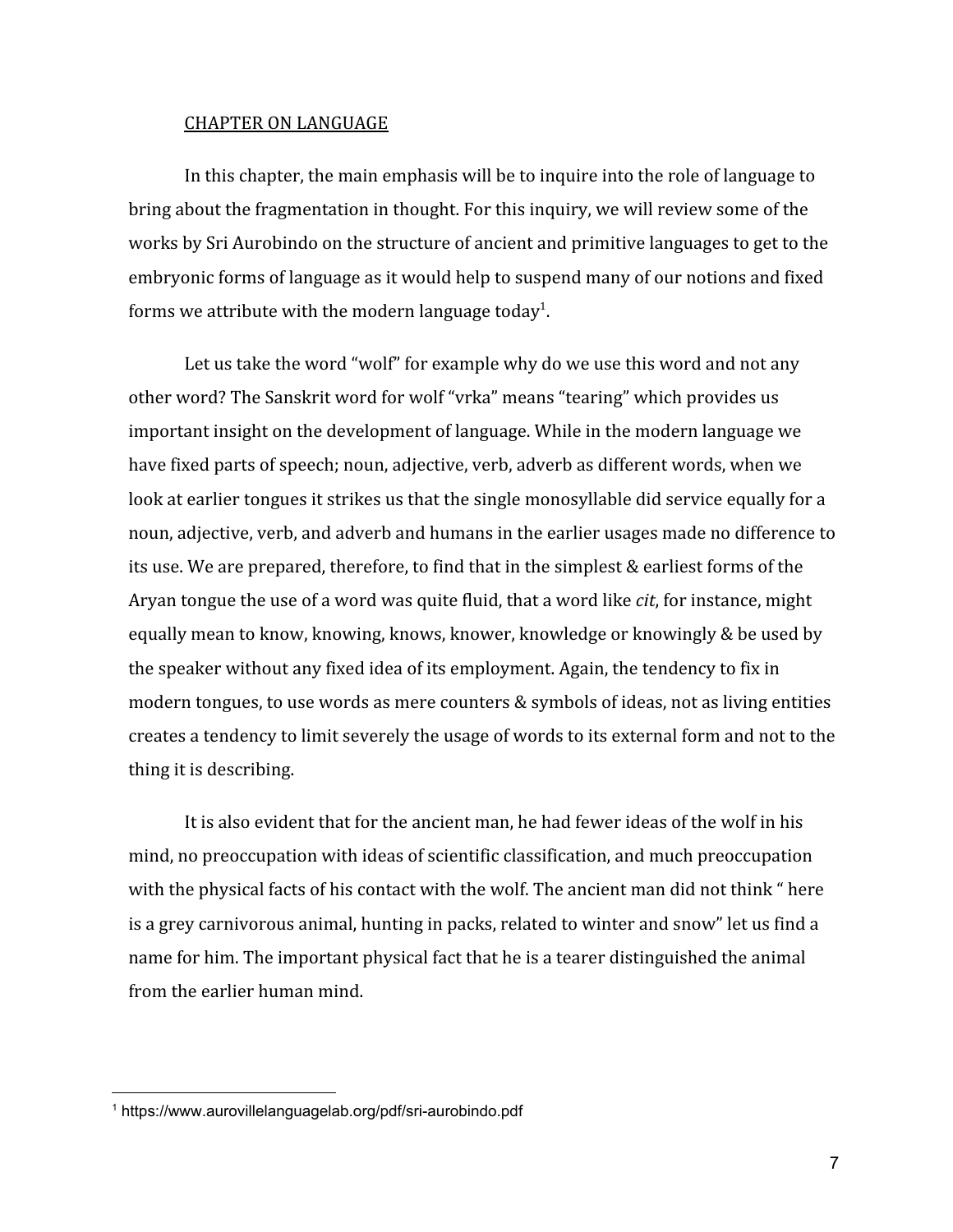If we examine the structure of modern languages the subject-verb-object structure of sentences implies all action arises in a separate entity (subject) and action take place on to another separate entity (object). For a sentence like " he moves" the activity here is considered as a property of the subject or an action of the subject. This structure tends to divide things up into separate entities fixed and static nature arriving at the worldview where-in everything consists of independent entities of fixed nature. The inappropriateness of this structure can be seen in the sentence "It is snowing" where is the "It" that is doing the snowing? There is no entity snower which is doing the snowing more accurate to say "Snow is going on".

After considerations of the implications of the sentence structures, the rheo-mode language structure proposed by Dr. Bohm provides an excellent template to review the fragmentation mentioned above by providing a primary role to the verb than the noun. Since the verb describes actions and movements which flow into each other without separations or breaks, this approach fits into the worldview of wholeness in which movement is primary and separate existent things are states of continuing movement. The general requirement worked out by Dr. Bohm was to take the verb as the primary function and not to think in terms of a set of separate and identifiable objects as basic.

This chapter will further build on these aspects and the function of language(and thought) itself and how it is being invoked from moment to moment sustaining and propagating fragmentation.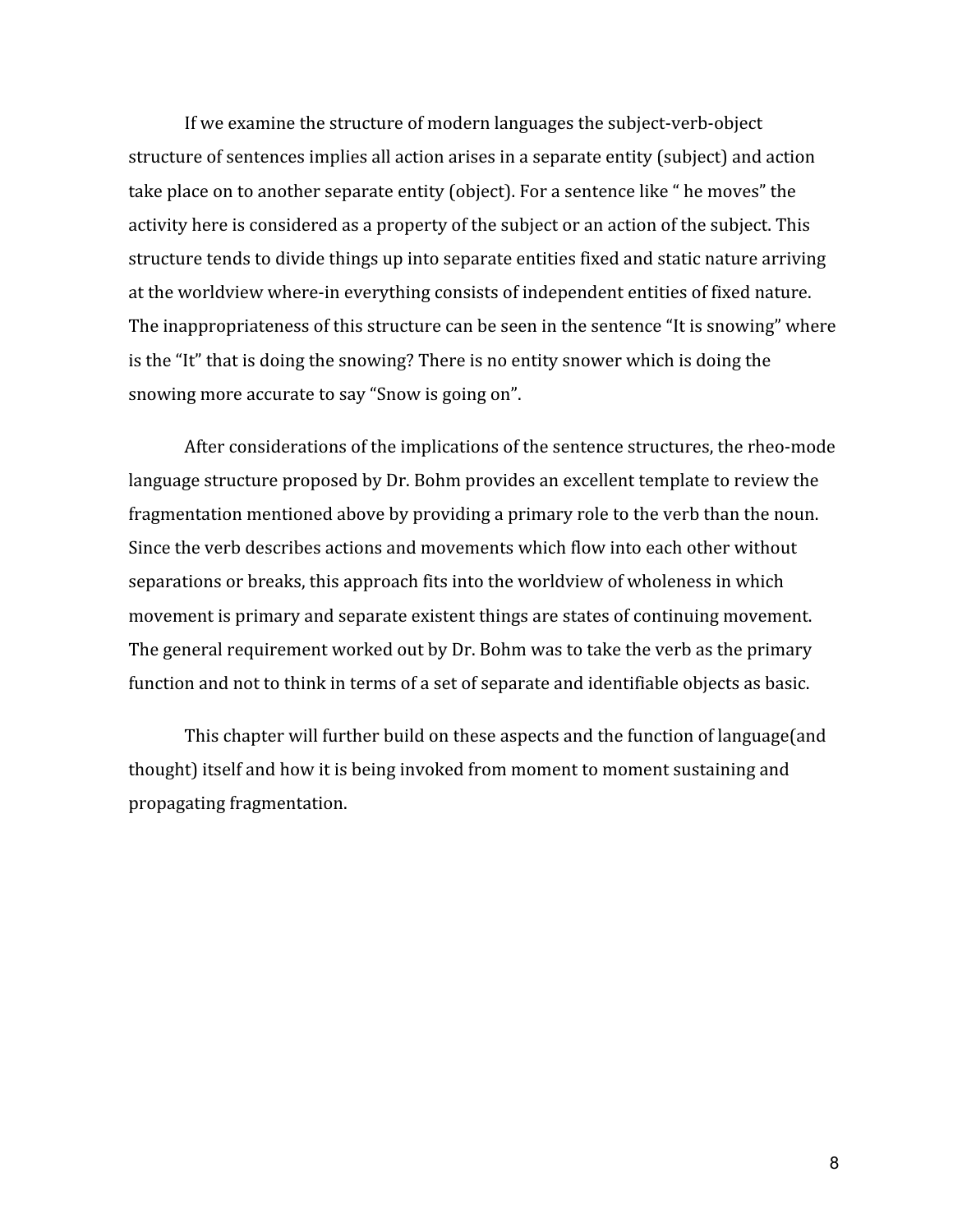## CHAPTER ON SCIENTIFIC WORLDVIEW

Getting at questions about the nature of reality, and exploring the observer from the observed, falls into the boundaries of neuroscience and fundamental physics.

On one side we have mechanistic philosophy of the world as containing entities existing independently in different regions of space and time with interactions only through some kind of external contact. On the other side are quantum physicists, looking at the strange fact that quantum systems don't seem to be definite objects localized in space until we observe them whether we are conscious humans or measuring devices. Experiment after experiment has shown defying common sense that if we assume that the particles make up ordinary objects, observer-independent existence, we get the wrong answers. As quantum physicist John Wheeler once said "Useful as it is under ordinary circumstances to say that the world exists 'out there' independent of us, that view can no longer be upheld."

Despite the advent of science in revolutionizing the description of reality even today our social lives are built on the assumptions of the mechanistic view embraced by each one of us, made stronger in our relationships, institutions, and so on.

The theory of relativity was the first to question the mechanistic order. Einstein with his unified field theory proposed that the particle could no longer be taken as primary but the reality is constituted of fields obeying laws of the requirements of the theory of relativity. The field theory did retain the features of mechanistic order as the fields were seen as entities existing in separate points of space and time connected only through external relationships. However, quantum theory with three key features presented a serious challenge to the mechanistic order a. Movement, in general, being discontinuous, b. entities such as electrons show different properties depending on the environmental context, c. electrons seem to show a non-local relationship. We will review the inadequacy of the mechanistic view in-depth in this chapter. Thus, if all actions are in the form of quanta, the interactions between different entities constitute a single structure of indivisible links, so that the entire universe has to be thought of as an